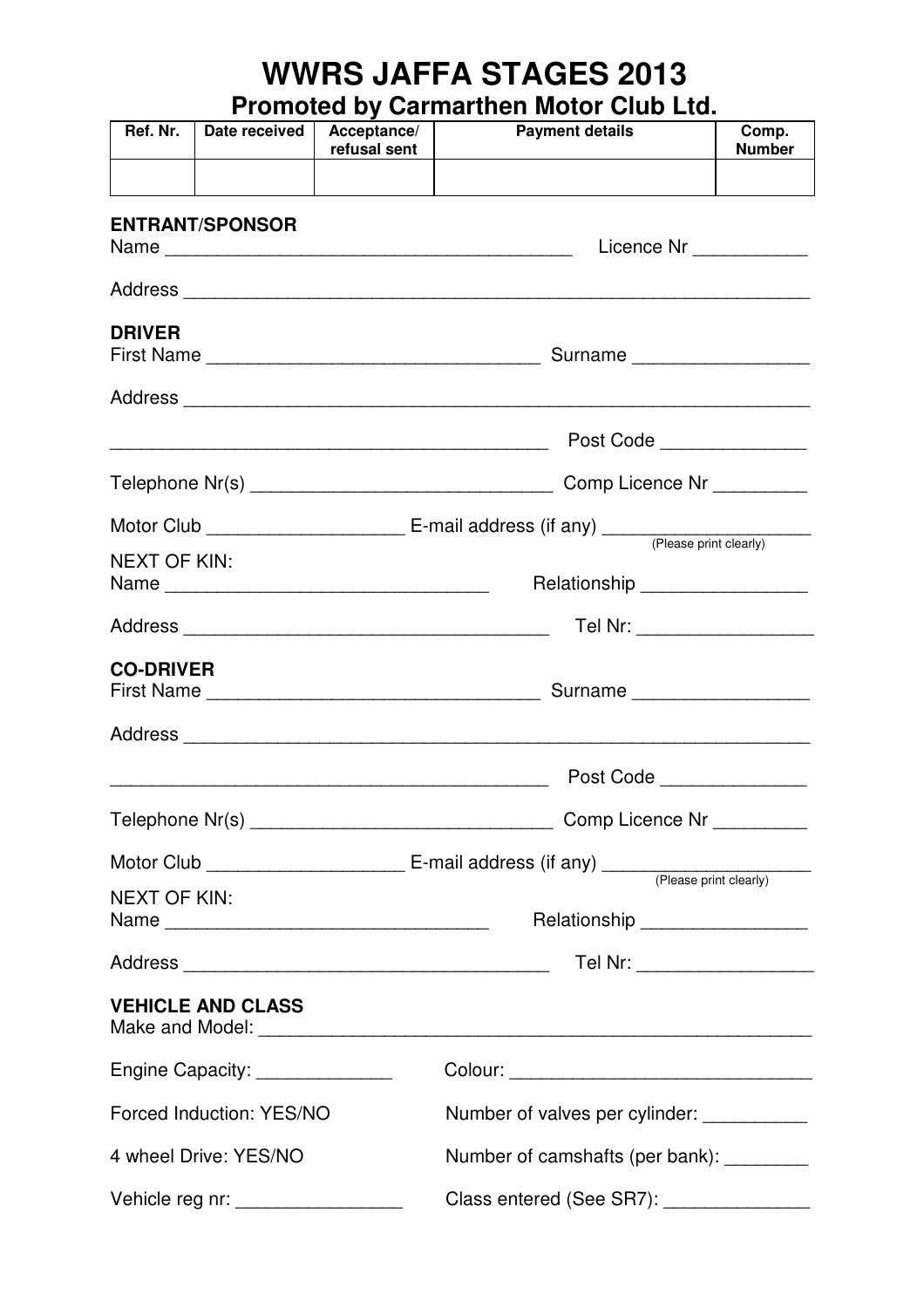Ladies/mixed crew YES/NO **FEES**  Entry fee 210.00 C.M.C. Membership - Driver to 31st Dec 2014 5.00 C.M.C. Membership - Co-driver to 31st Dec 2014 (Please tick which paid for) 5.00 ---------- TOTAL £ ----------

Please enclose cheque(s)/postal order(s) totalling the above amount, made payable to CARMARTHEN MOTOR CLUB LTD. Post dated cheques will not be accepted.

## **SEEDING INFORMATION**

Please enter below details of **driver's** best performances in Stage Rallies (As a first named driver). If no appropriate results, please include any relevant experience.

| <b>EVENT</b> | <b>STATUS &amp;</b> | <b>YEAR</b> | <b>START</b><br>NR. | <b>POSITION</b> |              |
|--------------|---------------------|-------------|---------------------|-----------------|--------------|
|              | <b>CHAMPIONSHIP</b> |             |                     | <b>OVERALL</b>  | <b>CLASS</b> |
|              |                     |             |                     |                 |              |
|              |                     |             |                     |                 |              |
|              |                     |             |                     |                 |              |
|              |                     |             |                     |                 |              |
|              |                     |             |                     |                 |              |
|              |                     |             |                     |                 |              |
|              |                     |             |                     |                 |              |
|              |                     |             |                     |                 |              |
|              |                     |             |                     |                 |              |
|              |                     |             |                     |                 |              |

N.B. Any entrant falsely declaring or withholding information may forfeit their entry fee and have their entry refused.

**THE ENTRY FOR MUST BE COMPLETED IN EVERY RESPECT - INCLUDING SIGNING THE INDEMNIFICATIONS** and sent to the Entries Secretary: **Ryland James, Cartref, Bethlehem Road, Pwll Trap, St Clears, Carmarthen, SA33 4AN.** 

Tel: 01994 230966 (1900 - 2100 hours only please) E-mail: rylandjms@aol.com

**Please enclose one completed label to be used on correspondence.**